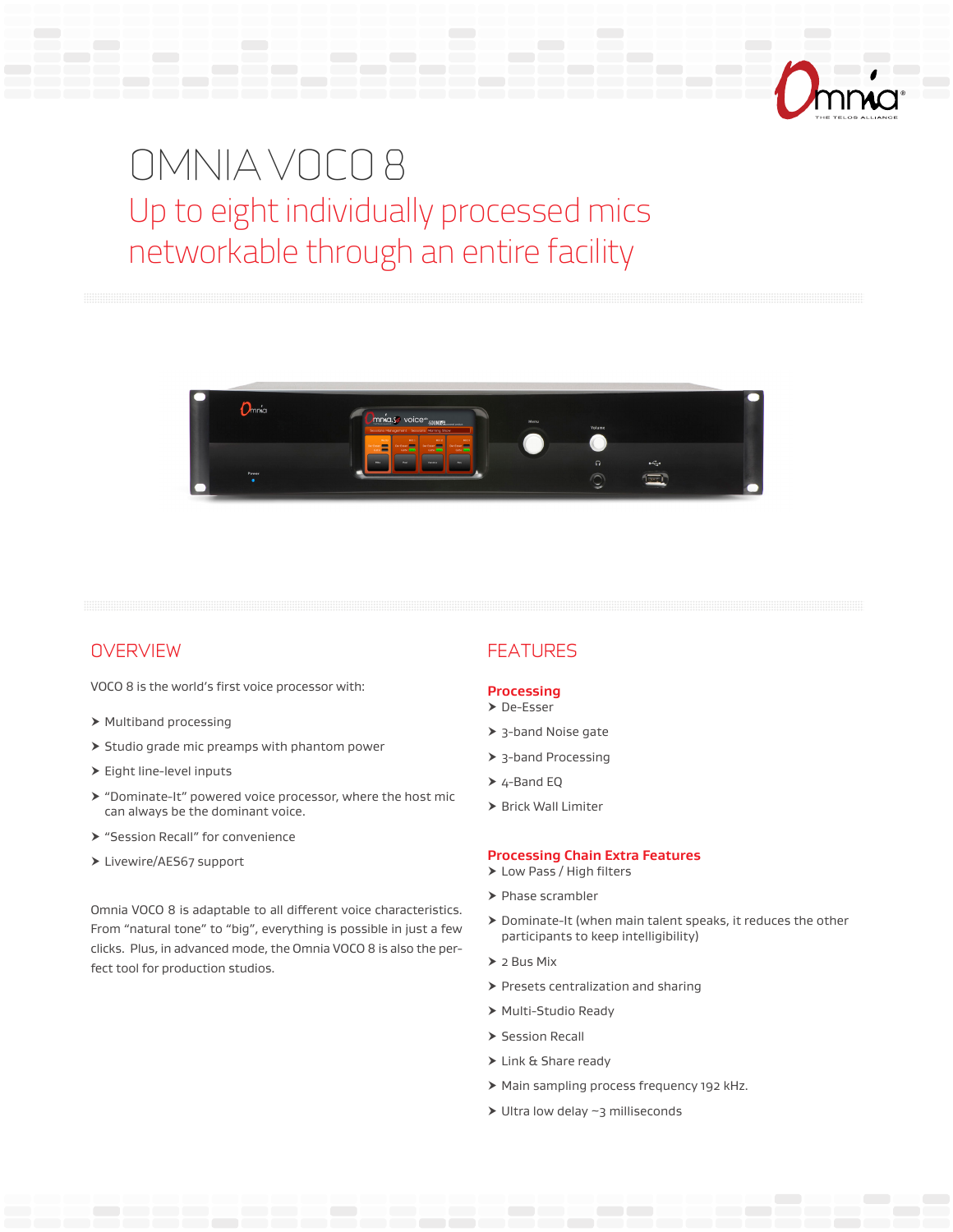# VOCO 8 | NETWORKED MICROPHONE PROCESSING

# FEATURES IN DEPTH

#### **Inputs**

Omnia VOCO 8 is powered with a first class mic-preamplifier, adaptable to any voice. It is also possible to use VOCO in Analog line level, AES EBU, Livewire and AES67.

#### **Outputs**

Each output is available on AES EBU, Livewire and AES67.

#### **Bus Mix**

Omnia VOCO 8 offers two independent Bus-Mix to group Mics in a single output. This is a great feature to simplify use.

### IN DEPTH

#### **A User Friendly Control Interface**

- $\triangleright$  Control all Mics on one screen
- $\triangleright$  Settings from one single screen. No more opening and closing windows to go from one function to another.
- h "Basic" mode and "Advanced" mode: "Basic", the mode where everything is simple and rapid. "Advanced" mode, to explore all of the processor functionalities. Ultra-rapid VU meters for true control over modulation.
- h Unlimited "Undo/Redo" versioning function for presets with the possibility of recall.
- $\blacktriangleright$  Innovative "compare" function with reference notion.
- h Works on operating systems: Microsoft: XP SP3, Seven 32& 64 bits, 2008 R2. Linux (Debian)

#### **GUI #1: Studio Mode GUI**

Easy sound setup for each talent.

#### **GUI #2: Live Mode GUI**

The dedicated graphical user interface shows all 8 mics, status, affectations and user names. Recalling a mic to a user is done in two clicks. Another feature is "Session Recall". It is possible to save all mics' characteristics + user presets. Then recall them all in one click! Omnia VOCO 8 is also externally automatable for dayparts and automatic session recall.

#### **HQSound 192 kHz**

Omnia VOCO 8 is powered with the HQSound 192 kHz algorithm. While it is running at 192 kHz for dynamics stages, HQSound provides the possibility to control important amounts of gain range without any pumping or smashed sound effect. The result: a strong and robust sound.

#### **Effective 3-band noise gate**

In voice processing, to get an efficient noise gate on all voices with one preset is impossible. This is mainly due to differences in levels and consistency between voices. With VOCO 8 it is possible to create a preset for each talent. This is a key point for a perfect noise gate efficiency. Working in 3-band is a real advantage. In noise gate, bands are able to work independently or in a Master/ Slave scenario. This helps to isolate noise coming from table and doors.

#### **S.I.S – Sound Impact System**

A part of the HQSound 192 algorithm, S.I.S preserves attacks automatically for maximum voice impact.

#### **Preset Sharing**

Another unique feature, preset sharing authorizes users to synchronize presets and all changes on an unlimited group of VOCO 8s. No need to access to each processor to load or change presets, Preset Sharing will automatically update all your processors. Moreover, when a new setup for a new talent is created in one studio, all other VOCO will receive the new talent preset in it's memory.

#### **Multi-Studio Management**

The Omnia VOCO 8 can process separately up to 8 microphones. Thanks to Multi-Studio mode, an Omnia VOCO 8 can distribute these resources over several studios. For example, you have two studios to equip with three microphones for each studio: with a single Omnia VOCO 8 you can "split in two" to get two processors which operate separately on each studio. Moreover studios may save and recall their own sessions.

#### **Security**

Omnia VOCO 8 offers the possibility to chain a second processor as a backup unit.